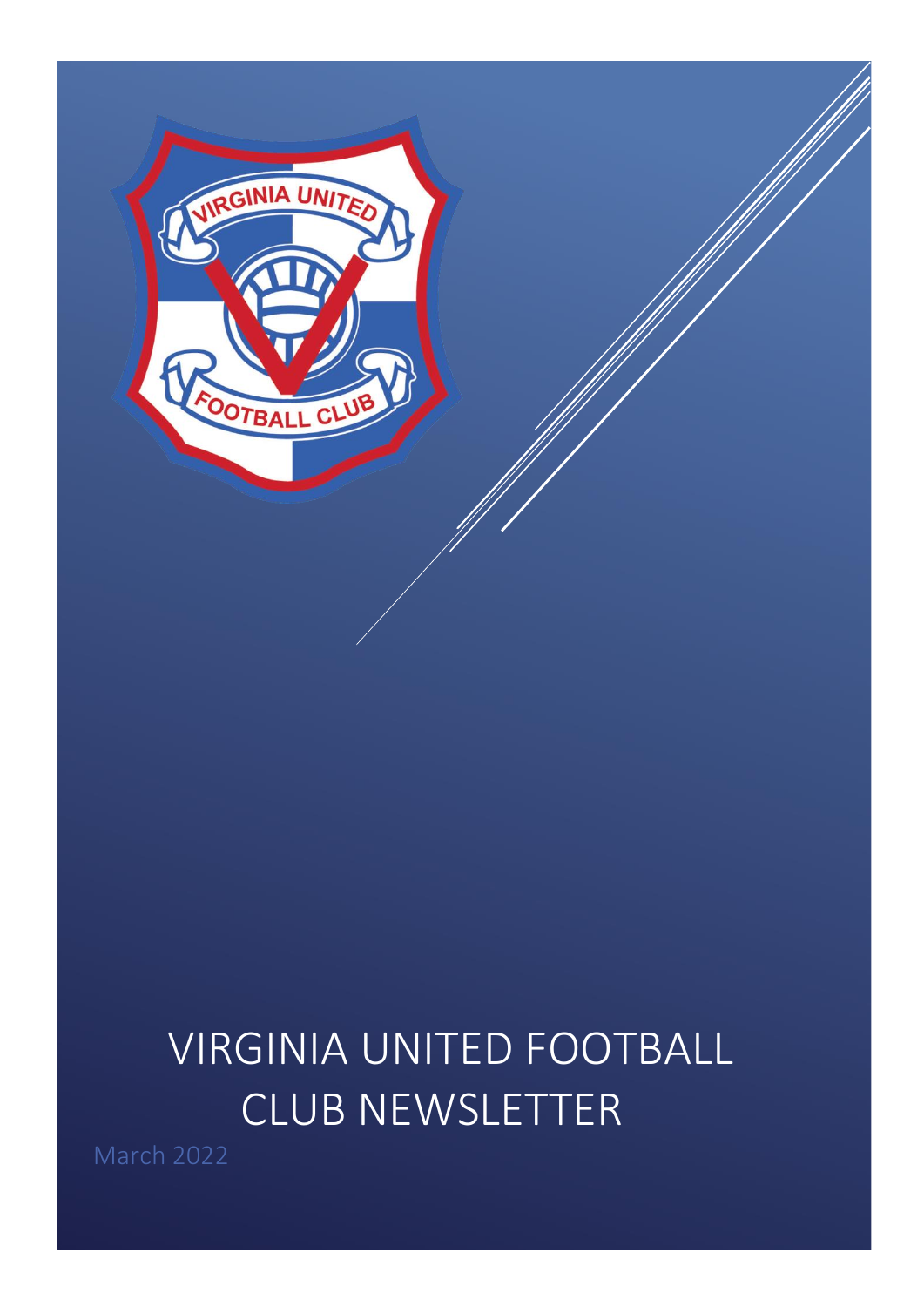



# VIRGINIA UNITED FOOTBALL CLUB NEW SLETTER 1 MARCH 2022

#### To All Members

We are 2 weeks into pre-registration with our official registration day to be held on Sunday,  $27^{th}$  of February, and the response thus far has been amazing. Thank you to all those returning players who have already registered and we look forward to welcoming new players on Sunday.

As the season officially kicks off before Easter this year (unconfirmed), I thought it fitting to give some of the new parents some insight as to howthe league/season works, as well as re-affirm the VUFC code of conduct and finally inform you of some exciting developments within the club.

## REGISTRATION

Prior to anyone participating in any matches, it is essential that ALL players are registered with the DCLFA, as well as with VUFC. The registration process is simple, and all forms are available via your coach or easily downloadable from our website (www.vufc.co.za). Please can you ensure that these forms are duly completed with the specific photographs and school stamps and returned to your coach timeously.

# TRAINING & MATCHES

All teams are coached voluntarily by parents (some teams may elect to introduce a qualified coach at an additional fee—generally the older age groups). Each age group will have an 'age group head' who generally has coached the previous year and knows the formats etc. who can assist newcomers. The details of each age group head can be found on our web site. We encourage all parents to involve themselves and assist the coaches, especially with the younger age groups as well as provide support to the coach.

All games from under 9 and below are non-competitive and are meant for fun as well as the development of the child's skills and knowledge of the game.

All the rules which detail the field sizes, team size etc. are available for download on our website (www.vufc.co.za) and we encourage parents to read and familiarize themselves with them. We would also like to encourage you to read our code of conduct which details how we expect our players and players parents to behave.

Once teams are formed, the coach will provide details of fixtures and venues before every Sunday game. This correspondence usually happens via email and/or in WhatsApp groups and will also be available from our website so please ensure that the coach has all of your information so you can be kept informed of happenings. Details and maps with directions to competitor clubs are available on our website for your convenience.

All players will be issued with kit and players will need to provide their own boots, shin pads and socks (red socks, available from Mr. Price).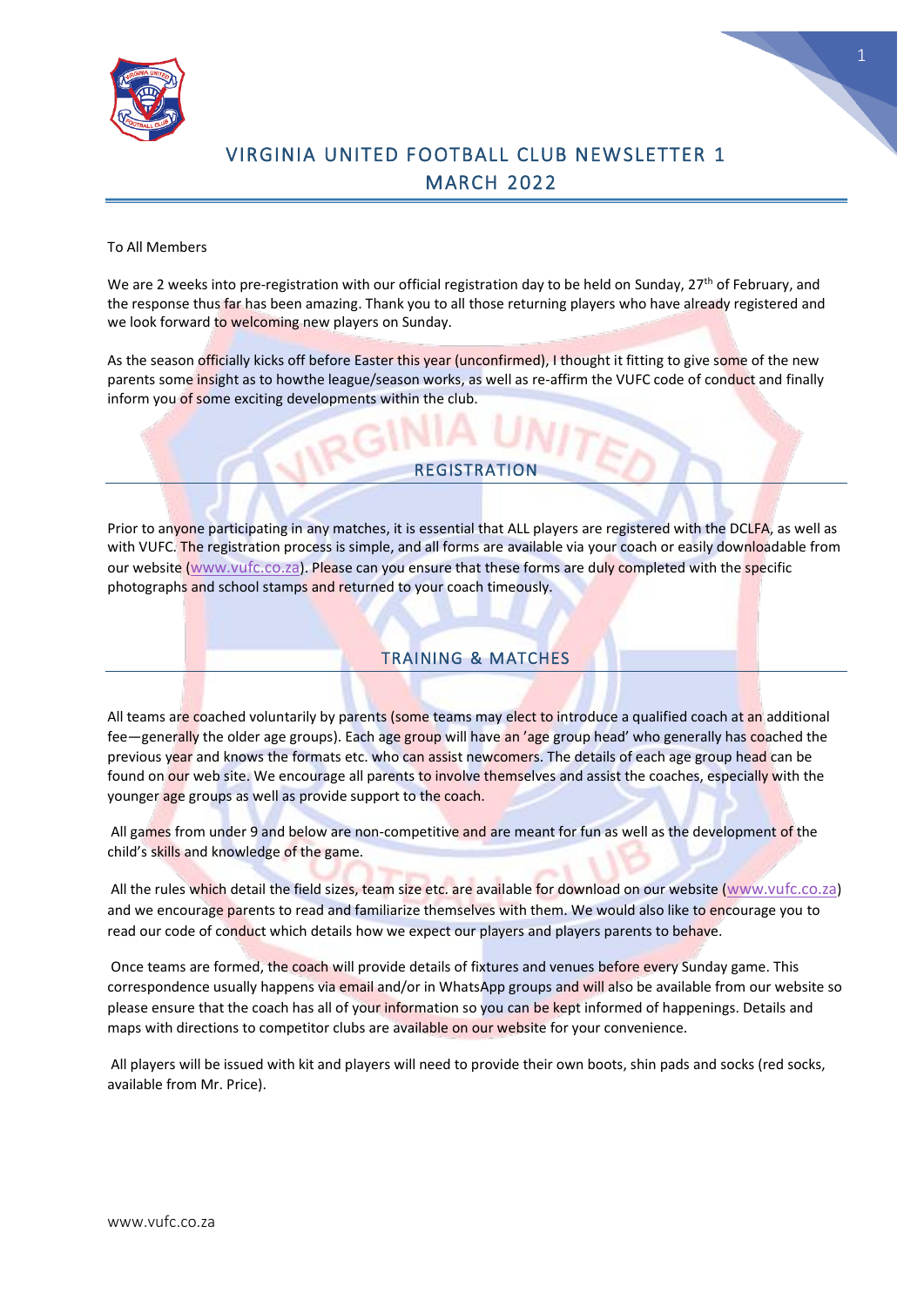



# VUFC CULTURE AND CODE OF CONDUCT

Virginia United Football Club has a proud history dating back 53 years to 1968 when it was founded. Our history is based on a strong community culture as well as a code of conduct which has contributed to our success. I would encourage everyone to please read, understand and acknowledge this code of conduct:

#### **WINNING**

Winning is important but it's not the only thing. Good sportsmanship, personal development, fair play, enjoyment, friendship and new life experiences are all part of the soccer experience.

#### LOOSING

Remember that at the end of the day someone has to be beaten. It is a pointless exercise to lay the blame on others, rather use the opportunity to learn from your mistakes. Always encourage yourself and others to do the best that you can even when the odds are against you. As long as you try you are a winner, the only way to lose is to give up.

#### POSITIONS

Teamwork is the only way to reach your goal, which means every position on the field is as important as every other position. Preventing a goal is as vital as scoring a goal. A good team is prepared to share the glory and share the disappointment. (Not everybody can be a striker!)

#### **TEAMS**

Team selection is always a difficult task as there are a limited number of positions in a team and not everybody can make the A team. Keep in mind that it is often beneficial for a borderline player to play down a team as this allows for more opportunity on the ball and over time this builds confidence and experience and results in a better player.

#### **PRACTICE**

Skipping practices lets the whole team down, consistent attendance is necessary for improvement of individual skills and it is imperative for working on team tactics. The more time spent practicing the greater the reward, so training need not be limited to official practices. Experimentation and trying of new things as well as established drills should be encouraged. Please don't interfere with any equipment that is not yours and be responsible for your own equipment.

#### RULES

Rules are there for good reason and enhance the overall experience for players and spectators. Please stay off the field during matches and stay away from the goal posts. Abusive language and swearing will not be tolerated; the club can be fined for such transgressions. Cheating in any form is of course considered disgraceful.

#### REFEREE

A referee only has two eyes and cannot see everything. Do not publicly criticize or question their fairness or ability. Most often referees are voluntary and take on the role as nobody else is prepared to take on the responsibility. The referee's decision is final.

#### **OFFICIALS**

Committee members, managers and coaches are all voluntary and dedicate their time and energy to the club for free. Open, two-way communication is essential and encouraged for the smooth running of the club. Concerns should be directed at the correct officials at the correct time. Remember sideline groaning and criticism only manifests in negativity. Please update your coach as to medical conditions, attendance and any other relevant information that may affect the player's performance and enjoyment of the game. Also bear in mind that coaching from the sideline is disruptive for the players and only leads to confusion.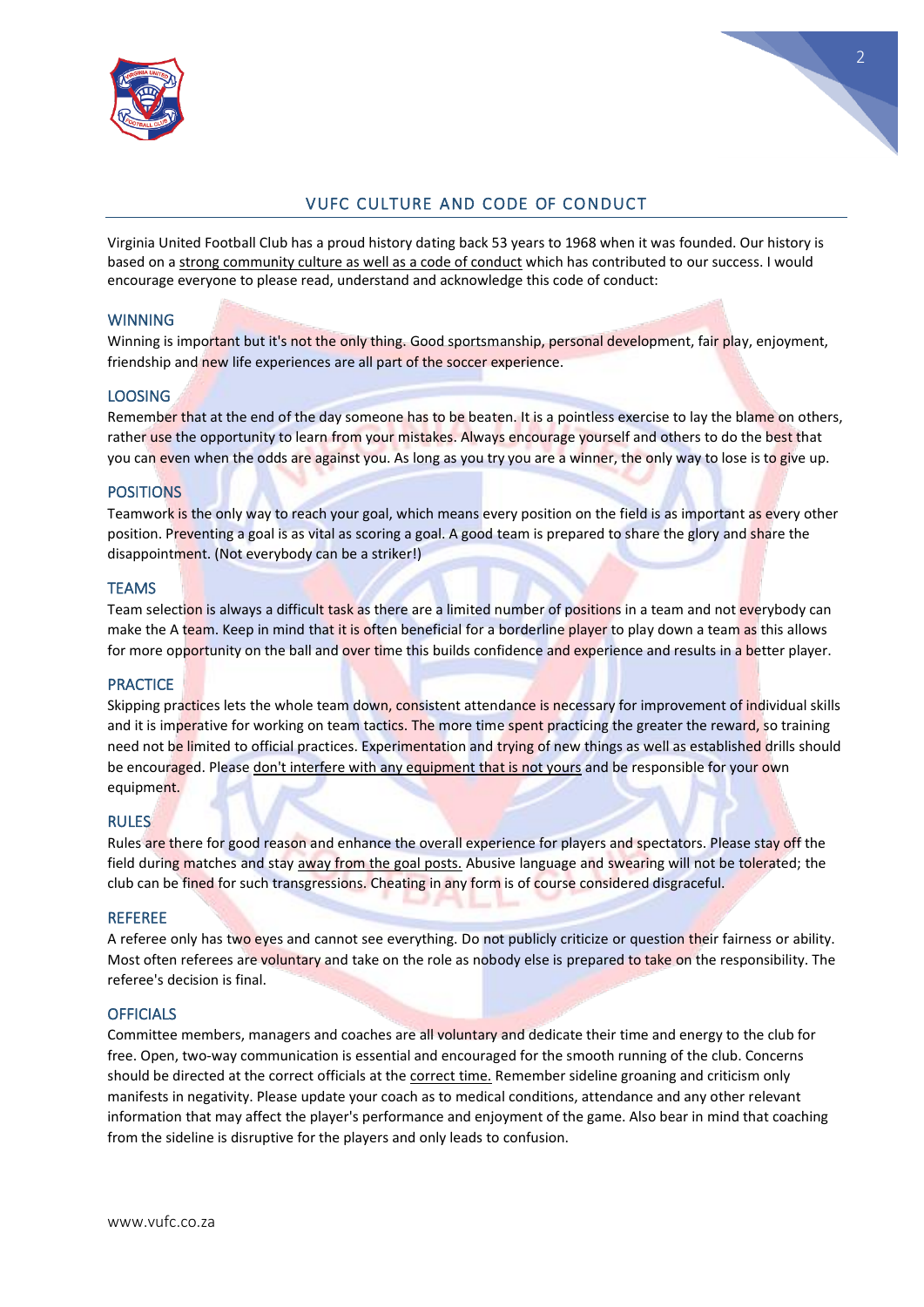



#### PLAYERS

Advice to players is that they should play for their own satisfaction not to please their parents or coaches. Don't be scared to lose and remember that the effort you put in will equal the results you get out. Training, discipline and repetition will eventually pay off. Always display good sportsmanship.

#### **RESPECT**

Negative comments and sarcasm serve only to offend, belittle and aggravate others. Promote a culture of tolerance by showing respect to opposition teams, match officials, spectators and teammates. Any form of abusive language is considered unacceptable. Be considerate towards others from different cultural and economic backgrounds. Also consider that not all teams and players share the same talents and abilities, rather encourage than ridicule. Have respect for the grounds by taking care of all property and equipment and by not littering.

#### **Set a good example and have fun!!**

We sincerely hope that we will have an uninterrupted season this year, however we still need to be cognisent of COVID and we will ensure that all necessary precautions are observed and upheld.

 $COMID-19$ 

## CLUB UPLIFTMENT AND DEVELOPMENTS

I am sure that you have all seen the great strides we have taken with the various projects undertaken last vear, many of which were cut short due to the shortened season as a result of COVID.

We intend to resume where we left off and are dedicated to even further improvements and upgrades.

For those of you are completed the online registration, we enquired as to whether you would be willing to assist with sponsorships or donation, and we have been overwhelmed by the hugely positive response and high percentage of people who are willing to assist.

We thought that we would document our 'project wish list' and see if anyone is in a position to assist or contribute:

- **Field poisoning**
- Fertilization of all fields
- Hollow-tinning and field aeration
- Weed removal
- Clubhouse repaint
- Roof structure upright replacement
- Ceiling repairs
- Balustrade repair and upgrade
- Signage upgrade
- Flood lighting repairs and upgrade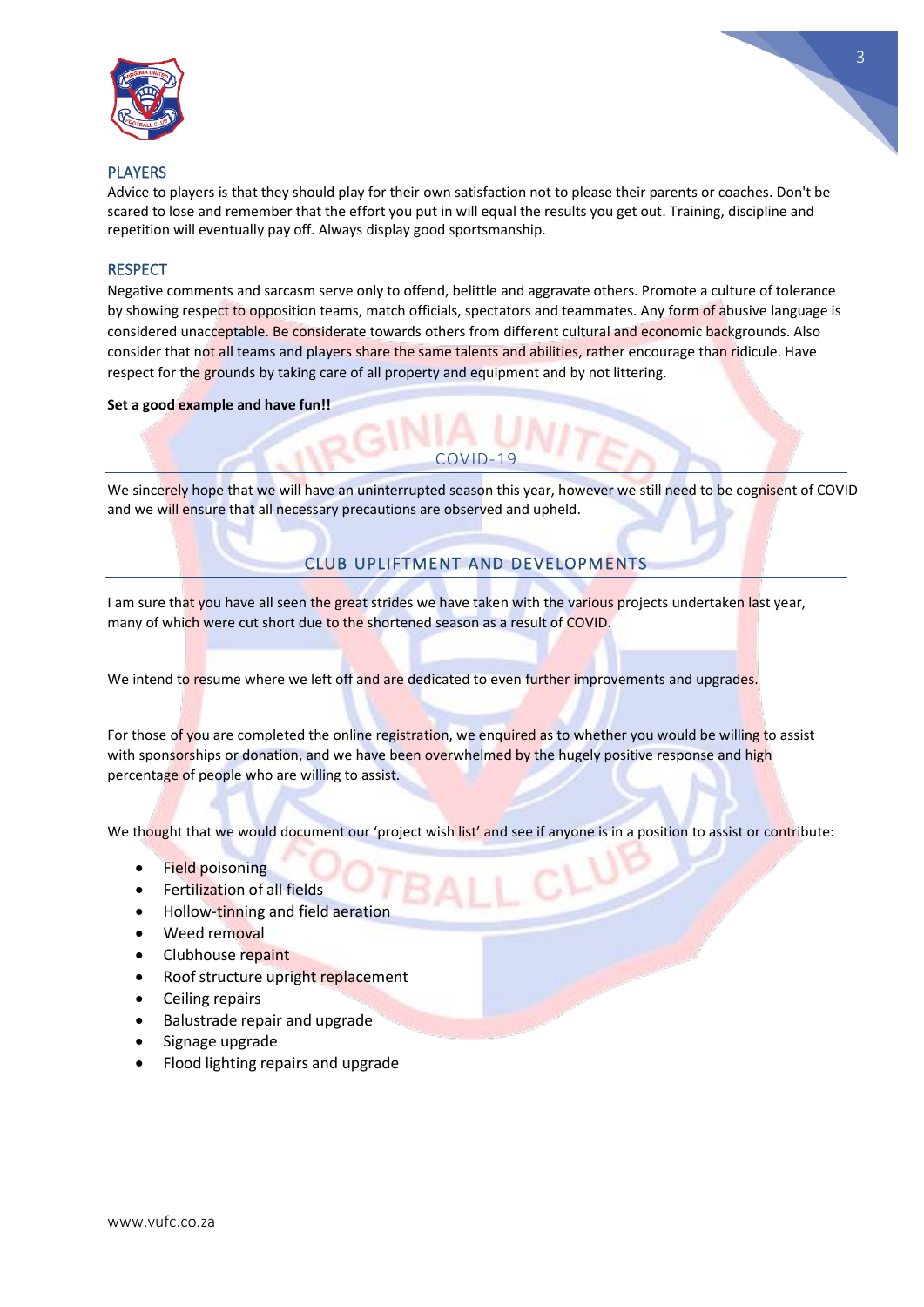



#### 2022 GOALS

It is our goal to continuously upgrade our facilities and some of our future plans include:

- The complete replacement of the aging boundary fence to complete where we finished last year. We do have a sponsorship program whereby members can sponsor a panel/s towards its completion.
- Further Clubhouse enhancements, this will include a coffee facility to make your practices and match days more enjoyable.
- The purchase of a tractor for field maintenance. This is a large item which has become more and more necessary to allow us the autonomy to maintain the fields to ensure that VUFC has the best playing surface in the league.
- Further lighting enhancements

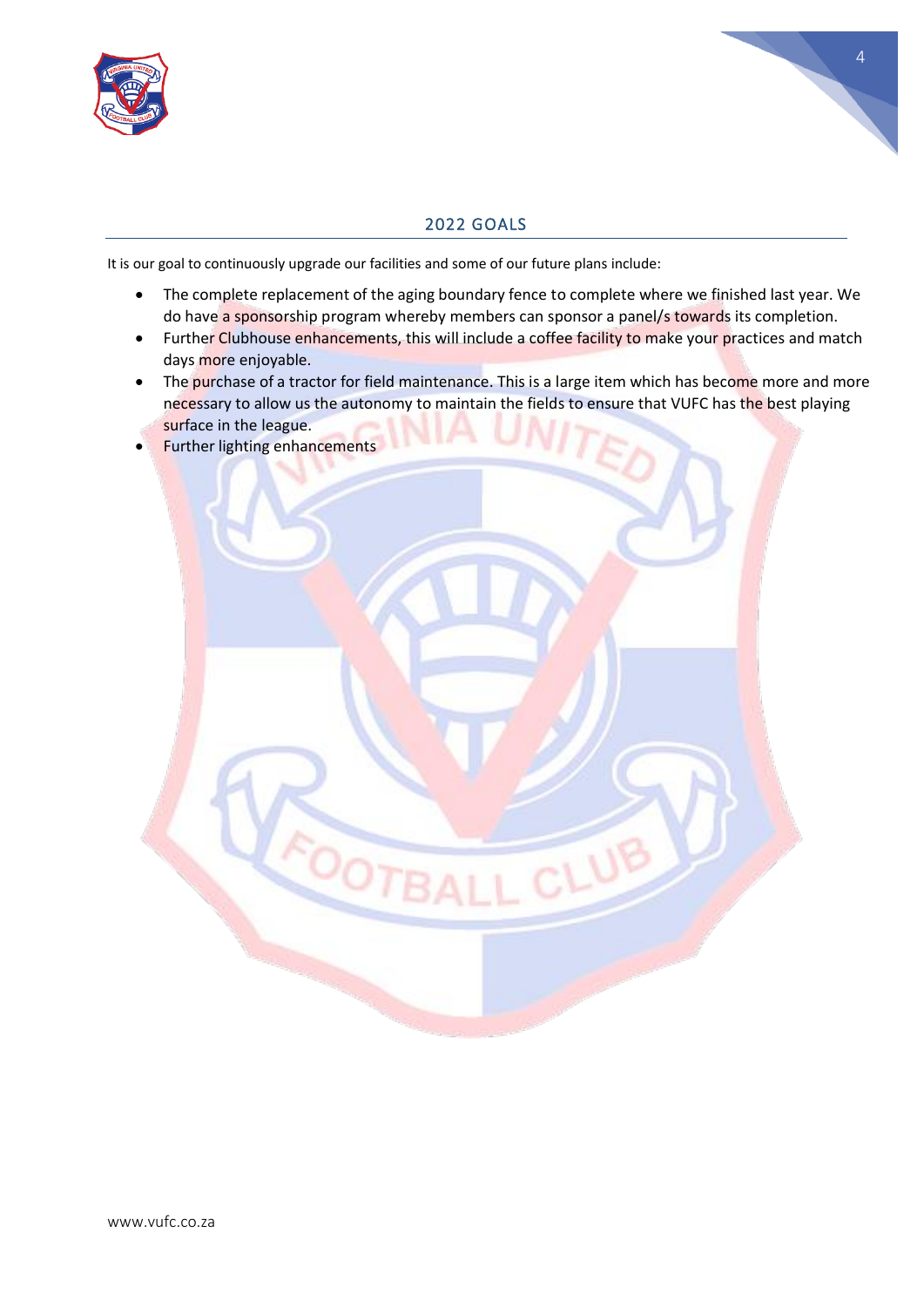

# 56

# SOCIAL MEDIA

You can find us on the web at [www.vufc.co.za](http://www.vufc.co.za/), on our Facebook page (@virginiaunitedfootballclub) and on Instagram (vufc\_kzn) Please follow our pages and tag us in any social media posts and pics, we'll run some competitions and raffles throughout the season via these online channels so please make sure you are following us. We'd love to grow our social media presence this year and with your help we will be able to do that.

# DID YOU KNOW?

VUFC are excited to have entered an Over-35 team into the league this year. This is a team made up of many familiar faces and their games promise to be extremely entertaining. Their first home game is on the 26<sup>th</sup> May at 19h30. We encourage everyone to come down and support.

I would like to wish every boy and girl all the best for the 2022 season. Remember, it's not all about winning, it's about learning the game, growing your skills, making new friends and above everything else, having lots of FUN! Until next time ....see you at the grounds.

On behalf of the VUFC Committee, regards,

Glenn Allen, VUFC Club Chairman